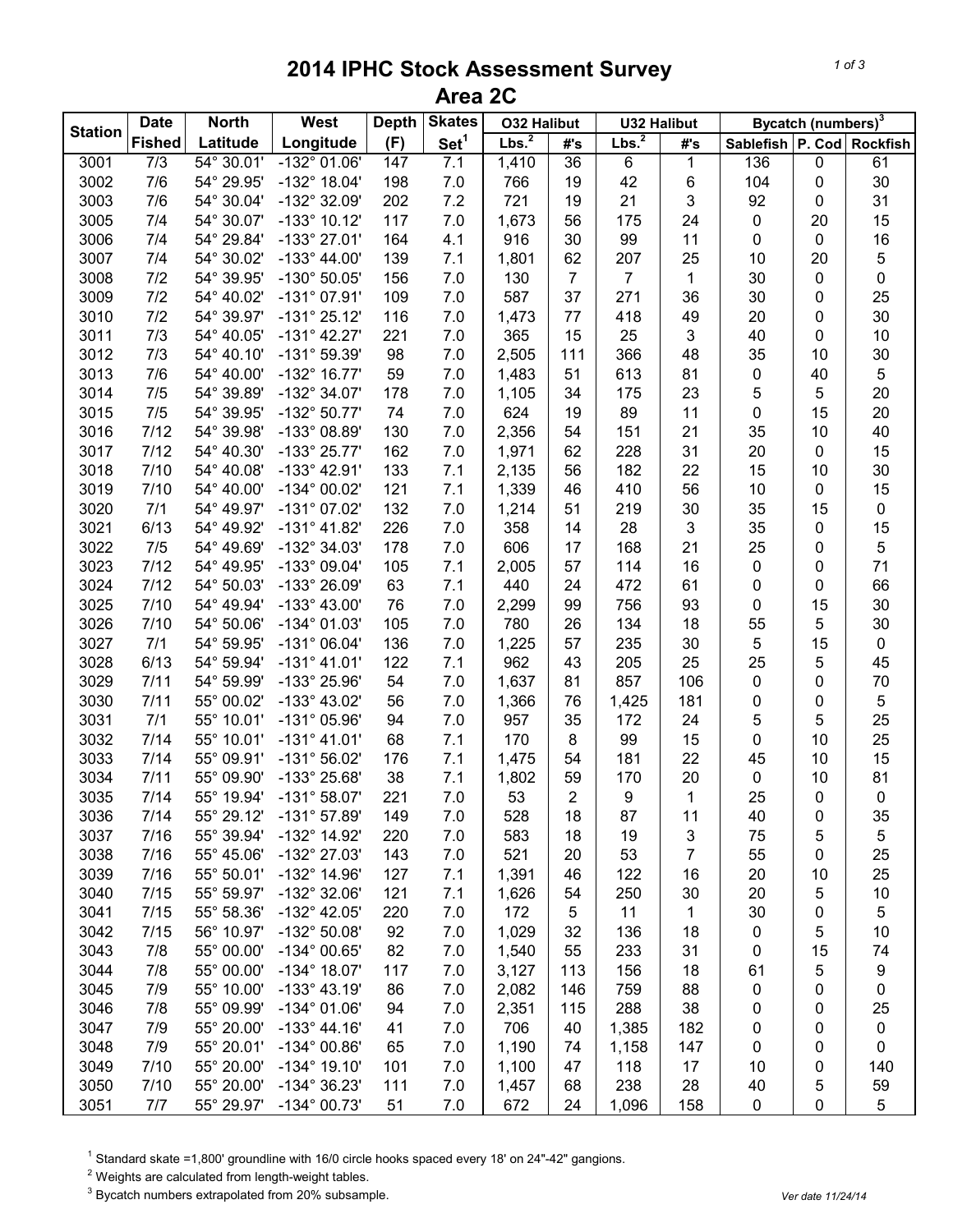## **2014 IPHC Stock Assessment Survey Area 2C**

|                | <b>Date</b>   | <b>North</b>        | West                  | <b>Depth</b> | <b>Skates</b>    | <b>O32 Halibut</b> |     | <b>U32 Halibut</b> |                         |                    | <b>Bycatch (numbers)</b> <sup>3</sup> |                 |
|----------------|---------------|---------------------|-----------------------|--------------|------------------|--------------------|-----|--------------------|-------------------------|--------------------|---------------------------------------|-----------------|
| <b>Station</b> | <b>Fished</b> | Latitude            | Longitude             | (F)          | Set <sup>1</sup> | Lbs. <sup>2</sup>  | #'s | Lbs. <sup>2</sup>  | #'s                     | Sablefish   P. Cod |                                       | <b>Rockfish</b> |
| 3052           | 7/7           | $55^{\circ}$ 30.01' | $-134^{\circ}$ 19.00' | 92           | 7.0              | 1,016              | 45  | 219                | $\overline{28}$         | 5                  | $\overline{10}$                       | 54              |
| 3053           | 7/10          | 55° 30.00'          | $-134^{\circ}36.78'$  | 111          | 7.0              | 2,486              | 119 | 395                | 49                      | 35                 | 0                                     | $\pmb{0}$       |
| 3054           | 7/11          | 55° 30.00'          | $-134^{\circ} 54.09'$ | 157          | 7.0              | 1,375              | 57  | 198                | 26                      | 35                 | 0                                     | 5               |
| 3055           | 7/7           | 55° 40.00'          | $-134^{\circ}$ 01.03' | 106          | 7.0              | 1,970              | 75  | 174                | 23                      | $\sqrt{5}$         | 0                                     | 25              |
| 3056           | 7/7           | 55° 40.00'          | $-134^{\circ}$ 18.64' | 115          | 7.0              | 1,453              | 71  | 148                | 19                      | 15                 | 0                                     | $\mathbf 5$     |
| 3057           | 7/11          | 55° 40.00'          | $-134^{\circ}$ 37.02' | 111          | 7.0              | 3,468              | 157 | 288                | 39                      | $\mathbf 0$        | 0                                     | $10$            |
| 3058           | 7/11          | 55° 40.00'          | $-134^{\circ} 55.20'$ | 109          | 7.0              | 3,775              | 126 | 251                | 32                      | 69                 | 10                                    | 69              |
| 3059           | 7/17          | 55° 50.00'          | -133° 25.88'          | 32           | 7.0              | 783                | 30  | 13                 | $\overline{c}$          | $\pmb{0}$          | 0                                     | 25              |
| 3060           | 7/17          | 55° 50.01'          | -133° 43.93'          | 68           | 7.0              | 625                | 17  | 52                 | 6                       | $\pmb{0}$          | 0                                     | 50              |
| 3061           | 7/16          | 55° 50.00'          | $-134^{\circ}$ 02.18' | 145          | 7.0              | 1,745              | 52  | 76                 | 9                       | 25                 | 0                                     | 10              |
| 3062           | 7/14          | 55° 50.00'          | $-134^{\circ}37.27'$  | 82           | 7.0              | 1,102              | 31  | 183                | 27                      | $\mathbf 0$        | 0                                     | 30              |
| 3063           | 7/4           | 55° 50.00'          | $-134^{\circ} 55.40'$ | 103          | 7.0              | 2,671              | 77  | 411                | 50                      | 10                 | 0                                     | $\pmb{0}$       |
| 3064           | 7/4           | 55° 50.00'          | $-135^{\circ}$ 12.43' | 122          | 7.0              | 2,847              | 107 | 358                | 49                      | 20                 | 0                                     | 50              |
| 3065           | 7/17          | 55° 55.00'          | -133° 34.63'          | 40           | 7.0              | 600                | 20  | 84                 | 11                      | $\pmb{0}$          | 0                                     | 24              |
| 3066           | 7/16          | 56° 00.00'          | $-134^{\circ}$ 02.02' | 44           | 7.0              | 1,081              | 35  | 289                | 41                      | 0                  | 0                                     | 35              |
| 3067           | 7/16          | 55° 59.77'          | -134° 20.00'          | 43           | 7.0              | 2,478              | 65  | 332                | 45                      | $\mathbf 0$        | 0                                     | 76              |
| 3068           | 7/14          | 55° 59.98'          | -134° 38.22'          | 207          | 7.0              | 1,632              | 39  | 31                 | 4                       | 134                | 0                                     | 35              |
| 3069           | 7/14          | 56° 00.00'          | $-134^{\circ} 54.69'$ | 192          | 7.0              | 810                | 22  | 95                 | 12                      | 50                 | 0                                     | 195             |
| 3070           | 7/4           | 56° 00.00'          | $-135^{\circ}$ 13.00' | 202          | 7.0              | 1,244              | 33  | 27                 | $\overline{\mathbf{4}}$ | 121                | 0                                     | 44              |
| 3071           | 7/18          | 56° 10.14'          | $-133^{\circ}$ 44.02' | 178          | 7.0              | 1,898              | 53  | 147                | 17                      | 45                 | 0                                     | $\pmb{0}$       |
| 3072           | 7/15          | 56° 10.04'          | -134° 20.09'          | 73           | $7.0$            | 2,253              | 88  | 358                | 43                      | 10                 | 5                                     | 25              |
| 3073           | 7/3           | 56° 09.95'          | $-134^{\circ}38.14'$  | 125          | 7.0              | 1,567              | 52  | 189                | 22                      | 20                 | 5                                     | 45              |
| 3074           | 7/3           | 56° 09.98'          | $-134^{\circ}56.37'$  | 102          | 7.0              | 2,943              | 113 | 574                | 76                      | 115                | 5                                     | $\pmb{0}$       |
| 3075           | 7/2           | 56° 09.99'          | $-135^{\circ}$ 14.45' | 155          | 7.0              | 846                | 26  | 54                 | $\overline{7}$          | 54                 | 0                                     | $10$            |
| 3076           | 7/18          | 56° 10.14'          | $-133^{\circ}$ 44.02' | 178          | 6.6              | 1,194              | 36  | 30                 | $\overline{\mathbf{4}}$ | 9                  | 9                                     | 14              |
| 3077           | 7/15          | 56° 20.02'          | -134° 19.96'          | 85           | 7.0              | 943                | 30  | 297                | 38                      | 15                 | 10                                    | 20              |
| 3078           | 7/3           | 56° 19.89'          | $-134^{\circ} 56.04'$ | 63           | 7.0              | 1,846              | 49  | 263                | 34                      | 10                 | 10                                    | 40              |
| 3079           | 7/2           | 56° 20.02'          | $-135^{\circ}$ 14.48' | 88           | 7.0              | 1,569              | 58  | 479                | 66                      | $\pmb{0}$          | 15                                    | 10              |
| 3080           | 7/2           | 56° 20.03'          | $-135^{\circ}$ 31.63' | 110          | 7.0              | 1,155              | 45  | 306                | 42                      | 31                 | 0                                     | $\pmb{0}$       |
| 3081           | 7/18          | 56° 29.01'          | $-133^{\circ}$ 44.00' | 55           | 7.0              | 1,159              | 28  | 44                 | $\,6$                   | $\pmb{0}$          | 0                                     | 0               |
| 3082           | 7/15          | 56° 29.93'          | -134° 20.03'          | 58           | 7.0              | 1,265              | 53  | 379                | 51                      | $\pmb{0}$          | 10                                    | 5               |
| 3083           | 7/1           | 56° 29.99'          | -135° 15.23'          | 60           | 7.0              | 1,101              | 45  | 771                | 119                     | 0                  | 0                                     | 5               |
| 3084           | 7/1           | 56° 30.00'          | -135° 33.02'          | 86           | 7.0              | 2,081              | 52  | 350                | 43                      | 0                  | 0                                     | 109             |
| 3085           | 7/1           | 56° 39.78'          | $-135^{\circ}$ 15.00' | 25           | 7.0              | 1,970              | 48  | 48                 | 6                       | 0                  | 0                                     | 25              |
| 3086           | 6/30          | 56° 39.97'          | $-135^{\circ}$ 34.07' | 75           | 7.0              | 1,345              | 37  | 380                | 52                      | 0                  | 0                                     | 84              |
| 3087           | 6/30          | 56° 40.06'          | $-135^{\circ}$ 52.02' | 134          | 7.0              | 1,060              | 45  | 257                | 33                      | 130                | 10                                    | 45              |
| 3088           | 5/25          | 56° 50.00'          | $-132^{\circ}50.61'$  | 111          | 7.0              | 380                | 17  | 104                | 16                      | 0                  | 0                                     | $\pmb{0}$       |
| 3089           | 6/30          | 56° 50.20'          | $-135^{\circ}$ 52.05' | 103          | 7.0              | 795                | 39  | 436                | 58                      | 15                 | 10                                    | 15              |
| 3090           | 5/25          | 56° 57.00'          | $-132^{\circ}57.73'$  | 72           | 7.0              | 917                | 52  | 417                | 56                      | 0                  | 10                                    | 0               |
| 3091           | 5/26          | 57° 00.00'          | -134° 20.88'          | 190          | 7.0              | 1,676              | 82  | 267                | 36                      | 119                | 0                                     | 5               |
| 3092           | 6/29          | 57° 00.02'          | -136° 00.48'          | 56           | 7.0              | 1,077              | 29  | 557                | 81                      | 0                  | 0                                     | 45              |
| 3093           | 5/25          | 57° 03.00'          | -133° 05.22'          | 78           | 7.0              | 760                | 32  | 316                | 47                      | 0                  | 5                                     | 0               |
| 3094           | 5/26          | 57° 10.00'          | $-133^{\circ}$ 45.14' | 178          | 7.0              | 2,263              | 128 | 527                | 68                      | 45                 | 10                                    | 0               |
| 3095           | 5/26          | 57° 10.00'          | $-134^{\circ}$ 03.23' | 156          | 6.7              | 2,456              | 110 | 531                | 70                      | 42                 | 9                                     | 9               |
| 3096           | 5/27          | 57° 10.30'          | -134° 39.80'          | 159          | 7.0              | 518                | 17  | 60                 | 8                       | 20                 | 10                                    | 15              |
| 3097           | 6/29          | 57° 10.01'          | $-135^{\circ}$ 54.22' | 41           | 7.0              | 279                | 8   | 299                | 43                      | 0                  | 0                                     | 59              |
| 3098           | 6/29          | 57° 10.00'          | $-136^{\circ}$ 11.82' | 115          | 7.0              | 466                | 28  | 153                | 17                      | 69                 | 20                                    | 35              |
| 3099           | 5/28          | 57° 20.02'          | -133° 26.30'          | 75           | 7.0              | 998                | 23  | 109                | 16                      | 0                  | 0                                     | 0               |
| 3100           | 5/28          | 57° 19.89'          | $-133^{\circ}$ 45.02' | 195          | 7.0              | 1,527              | 80  | 274                | 33                      | 40                 | 0                                     | 35              |
| 3101           | 5/27          | 57° 20.16'          | -134° 35.99'          | 165          | 7.0              | 845                | 29  | 201                | 26                      | 25                 | 25                                    | 60              |

<sup>1</sup> Standard skate =1,800' groundline with 16/0 circle hooks spaced every 18' on 24"-42" gangions.

Weights are calculated from length-weight tables.

<sup>3</sup> Bycatch numbers extrapolated from 20% subsample. *Vertain the straps of the contract of the straps of the date 11/24/14*